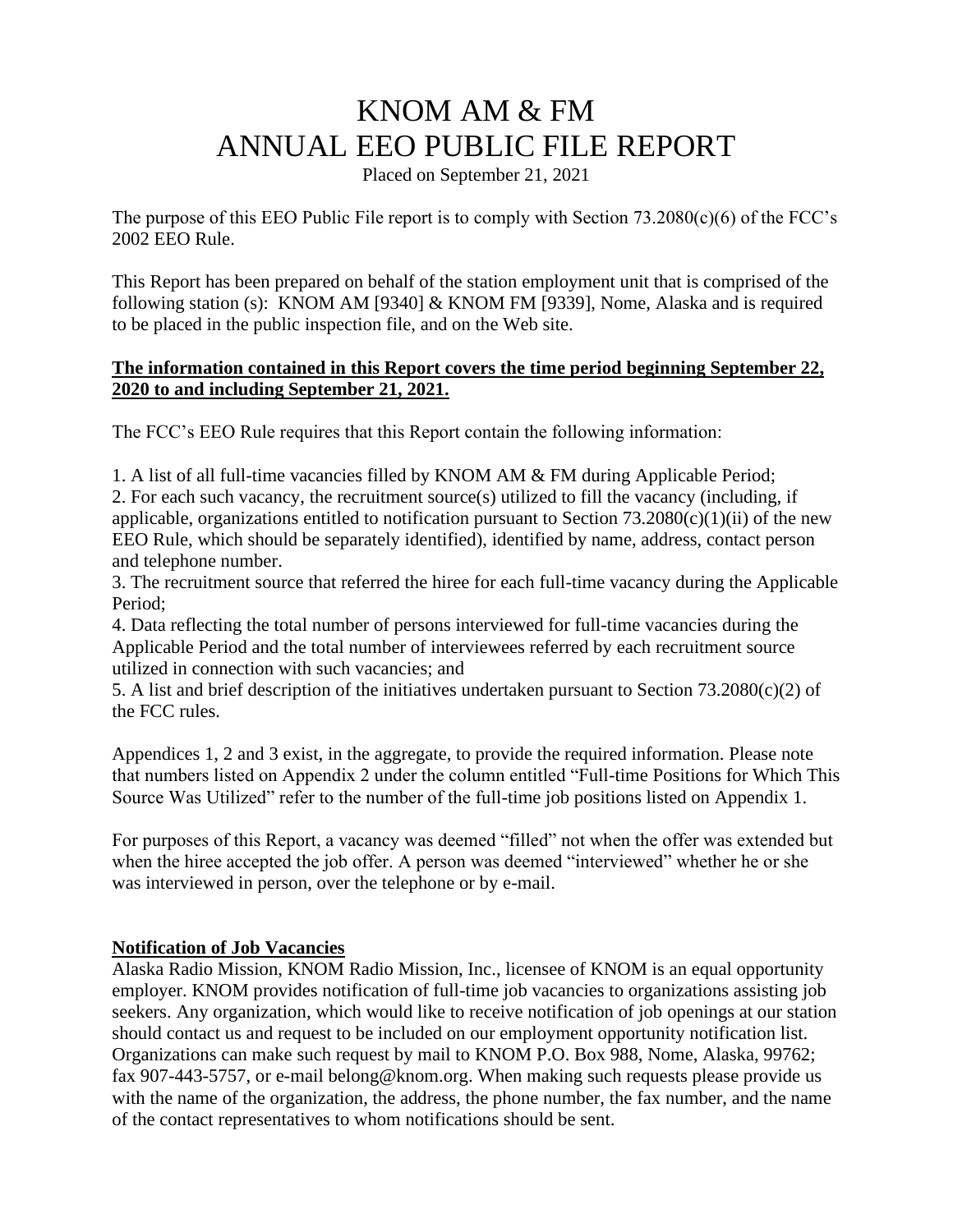# **Appendix 1 EEO Public File Report Form**

# Covering the Period from September 22, 2020 to and including September 21, 2021 Station(s) Comprising Station Employment Unit: KNOM AM & FM Section 1: Vacancy Information

#### EEO PUBLIC FILE REPORT

A station may accumulate the relevant information for the past year (using the previous EEO Internal Job Vacancy Summary Form) and place a completed EEO Public File Report in the public inspection file annually on the anniversary of the deadline.

A. Full-Time Vacancies Filled During Past Year 2 B. Part Time Vacancies Filled During Past Year 1 1. Job Title: See Below

Total Number of Persons Interviewed During Applicable Period: 19

#### **EEO JOB VACANCY SUMMARY FORM**

| 1. Job Title: News Director (1) FT     | Date Filled: | 2/1/221 |
|----------------------------------------|--------------|---------|
| 2. Job Title: Program Assistant (1) FT | Date Filled: | 5/10/21 |
| 3. Job Title: News Manager (1) PT.     | Date Filled: | 7/2/21  |

B. Recruitment/Referral Sources

|                                 | Referred /    | <b>Referred Persons</b> |
|---------------------------------|---------------|-------------------------|
| Source                          | Person Hired? | Interviewed #           |
| Alaska Broadcasters Association | 2/0           |                         |
| Website                         |               |                         |
| Posting                         |               |                         |
| Nome Nugget                     |               | 0                       |
| Nome Job Center                 |               | $\left( \right)$        |
| Nome Eskimo Community           | $4-0$         | 4                       |
| <b>Nome Recreation Center</b>   |               | $\left( \right)$        |
| Careerpage.com                  |               | $\theta$                |
| KNOM, KNOM.org                  | $2 - 1$       | 2                       |
| <b>Employee Referral</b>        | $2 - 1$       |                         |
| Indeed.com                      | $12 - 1$      | 10                      |
|                                 |               |                         |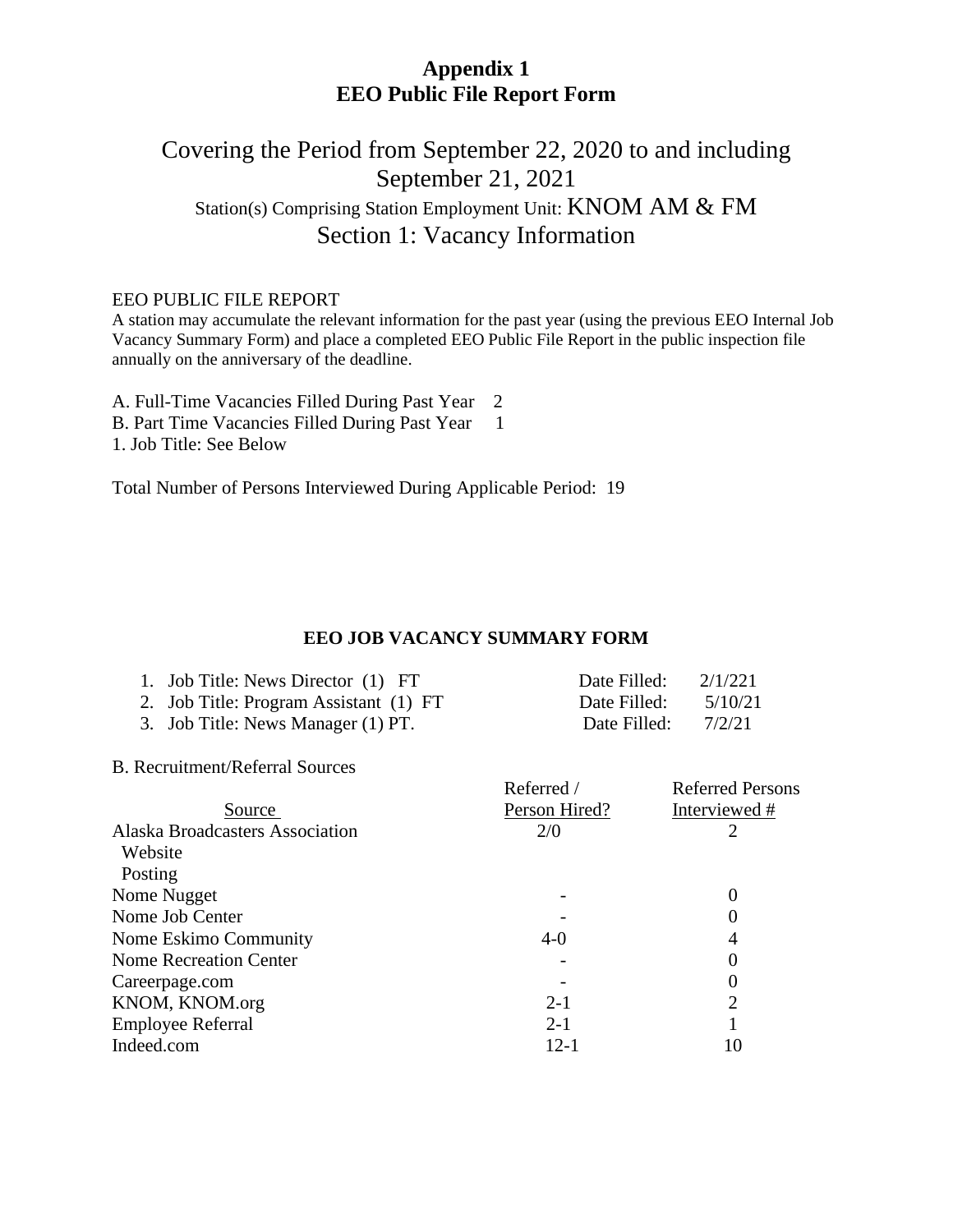# **Appendix 2 EEO Public File Report Form**

# **The information contained in this Report covers the time period beginning September 22, 2020 to and including September 21, 2021.**

Station(s) Comprising Station Employment Unit: KNOM AM (includes KNOM-FM)

# Section 2: Recruitment Source / Contact Information

| <b>Recruitment Source Listing Contact Information</b>           |                                                         |                                                      |  |
|-----------------------------------------------------------------|---------------------------------------------------------|------------------------------------------------------|--|
| Source                                                          | Contact                                                 | # Interviewees This Period-3                         |  |
| <b>Alaska Broadcasters Association</b><br>PO Box 102424         | <b>Cathy Hiebert</b><br>Phone: 258-2424 Fax:258-2414    | Anchorage, AK 99510 akba@gci.net                     |  |
| Careerpage.com                                                  |                                                         | Nat'l Assoc. of St Broadcast Associations (national) |  |
| Nome Nugget<br>P.O. Box 610                                     | Diana Haeker<br>Phone: 443-5235<br>Nome, AK 99762       |                                                      |  |
| Nome Job Center<br>214 Front Street, Suite 130<br>P.O. Box 280  | Vicki Erickson<br>Phone: 907-443-2626<br>Nome, AK 99762 |                                                      |  |
| Nome Eskimo Community<br>P.O. Box 1090<br>Nome, AK 99762        | Marsha Mason<br>Phone: 907-443-2246                     |                                                      |  |
| <b>Nome Recreation Center</b><br>P.O. Box 281<br>Nome, AK 99762 | Jeremy Slaney<br>Phone: 907-443-5431                    |                                                      |  |
| KNOM & KNOM.org<br>P.O Box 988<br>Nome, AK 99762                | Phone: 907-443-5221                                     | Tony Calumet/Lynette Schmidt                         |  |
| Catholic Radio Update<br>e-newsletter<br>michaeldorner@q.com    | Mike Dorner<br>michaeldorner@q.com                      |                                                      |  |
| Indeed.com<br><b>Employment Service (Website)</b>               |                                                         |                                                      |  |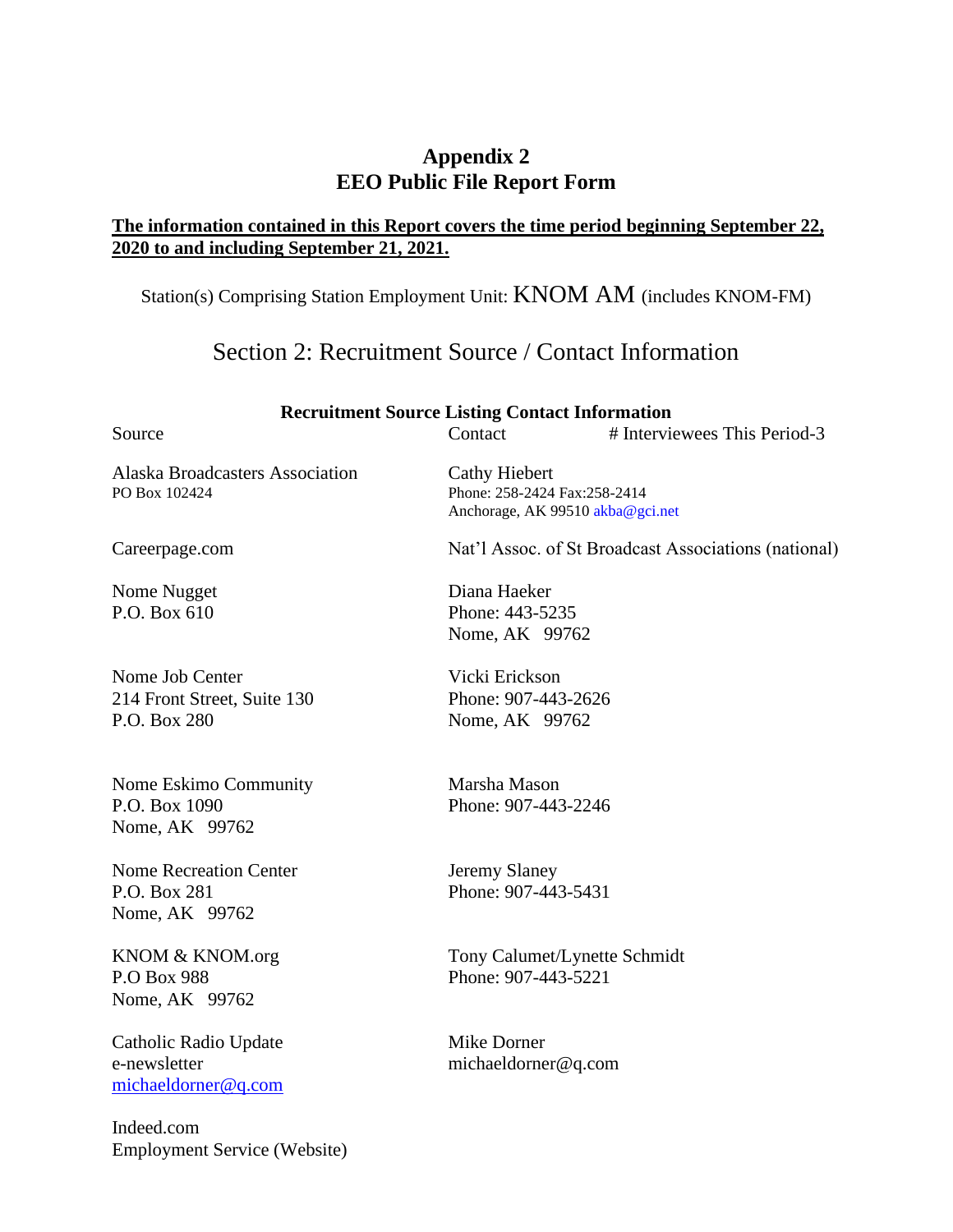Employee Referrals

# **Appendix 3 EEO Public File Report Form**

**The information contained in this Report covers the time period beginning September 22, 2020 to and including September 21, 2021.**

#### *Station(s) comprising station employment unit:* **KNOM AM [9340] & KNOM FM [9339], Nome, Alaska.** *Section 3: Supplemental (non-vacancy specific) recruitment activities*

#### Menu Option

#7: Participation in scholarship programs designed to assist students interested in pursuing a career in broadcasting.

#### Activities

As a member station, KNOM AM and KNOM FM participated in the Alaska Broadcaster's Association, Linda Simmons Memorial Scholarship program.

#### Menu Option

#8: Basic training program, then constant training opportunities to enable station personnel to acquire skills that could qualify them for higher-level positions.

#### Activities

Employees in all departments are consistently trained to acquire the skills necessary to qualify them for higher-level positions. This includes on-site professional training. It also includes offsite training available through attendance at the NAB convention, ABA convention, professional seminars and teleconference/webex trainings. This course of training resulted in no in-house promotions during this reporting period.

#### Menu Option

#10: Participation in at least two events or programs sponsored by educational institutions relating to career opportunities in broadcasting.

#### Activities

KNOM routinely conducts career oriented KNOM radio station tours for students  $5<sup>th</sup>/6<sup>th</sup>$  grade and up, with additional attention towards the vocational center on the Nome/Beltz High School grounds. KNOM has standing offers to all area schools, elementary, high school, UAF NW Campus and community organizations to tour our station and watch behind the scenes operations, including staff question and answer sessions, and observing a air-shift in the studio. During this reporting period KNOM conducted many tours. This year of February 15<sup>th</sup>, 2021 started an internship for 15 weeks in order to have 2 high school students to learn radio with set objectives by set by radio station and Nome-Beltz High School. The two students trained every Wednesday from 2 to 4 pm for 15 weeks. This will continue for both Fall and Spring Semesters.

#### Menu Option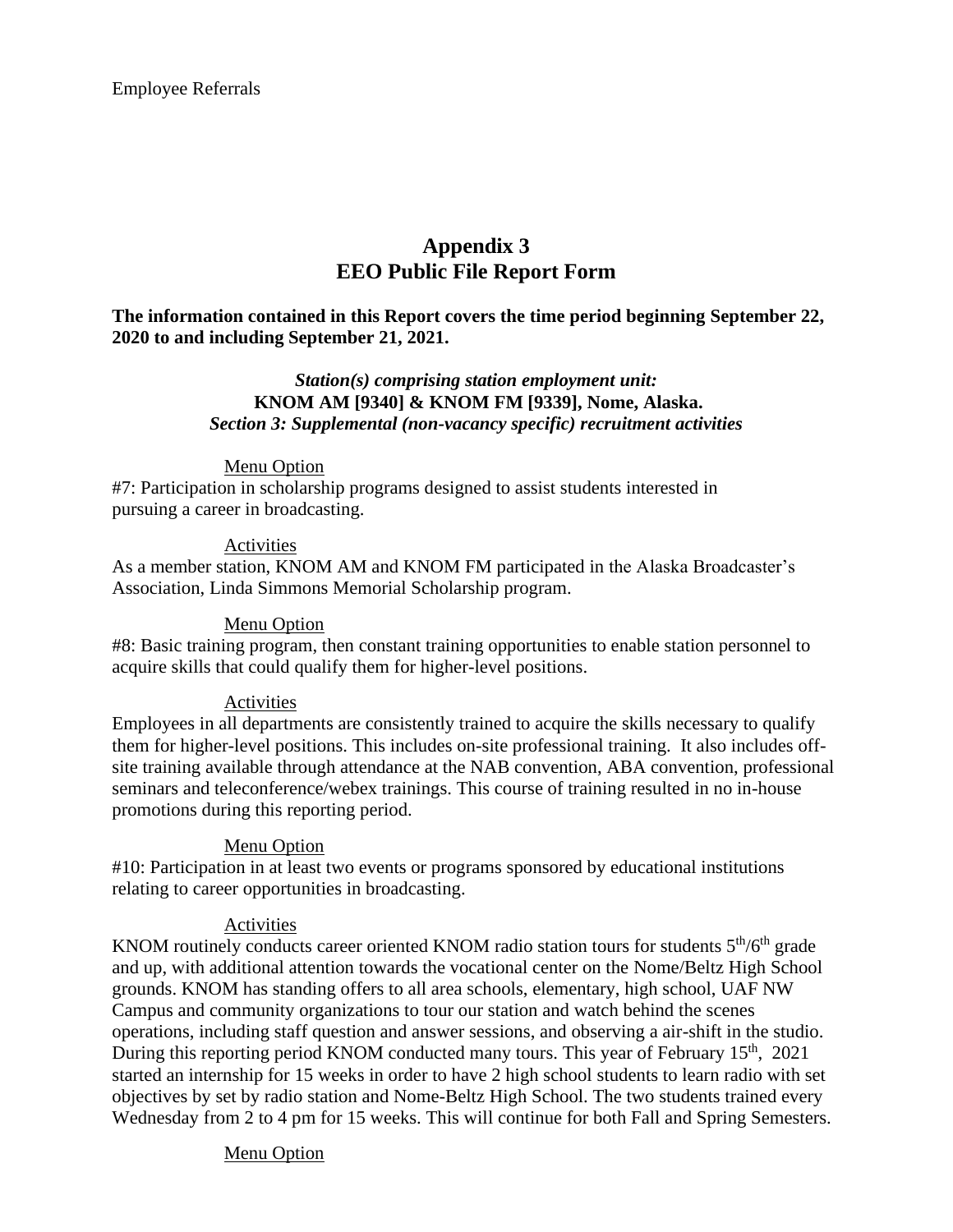#16: Participation in other activities designed by the station employment unit reasonably calculated to further the goal of disseminating information as to employment opportunities in broadcasting to job candidates who might otherwise be unaware of such opportunities.

#### Activities

All vacant positions are disseminated within the community using our list of recruitment resources center, EEO/Employment on-air and online announcements, and "Careers in Broadcasting" brochure produced by Alaska Broadcasters Association on display for pick up.

# **Menu Options**

1) Participation in at least four job fairs by station personnel who have substantial responsibility in the making of hiring decisions.

2) Hosting of at least one job fair.

3) Co-sponsoring at least one job fair with organizations in the business and professional community whose membership includes substantial participation of women and minorities.

4) Participation in at least four events sponsored by organizations representing groups present in the community interested in broadcast employment issues, including conventions, career days, work shops and similar activities.

5) Establishment of an internship program designed to assist members of the community to acquire skills needed for broadcast employment.

6) Participation in job banks, Internet programs, and other programs designed to promote outreach generally (i.e., that are not primarily directed to providing notification of specific job vacancies).

7) Participation in scholarship programs designed to assist students interested in pursuing a career in broadcasting.

8) Establishment of training programs designed to enable station personnel to acquire skills that could qualify them for higher-level positions.

9) Establishment of a mentoring program for station personnel.

10) Participation in at least four events or programs sponsored by educational institutions relating to career opportunities in broadcasting.

11) Sponsorship of at least two events in the community designed to inform and educate members of the public as to employment opportunities in broadcasting.

12) Listing of each upper-level category opening in a job bank or newsletter of media trade groups whose membership includes substantial participation of women and minorities.

13) Provision of assistance to unaffiliated non-profit entities in the maintenance of web sites that provide counseling on the process of searching for broadcast employment and/or other career development assistance pertinent to broadcasting.

14) Provision of training to management level personnel as to methods of ensuring equal employment opportunity and preventing discrimination.

15) Provision of training to personnel of unaffiliated non-profit organizations interested in broadcast employment opportunities that would enable them to better refer job candidates for broadcast positions.

16) Participation in other activities designed by the station employment unit reasonably calculated to further the goal of disseminating information as to employment opportunities in broadcasting to job candidates who might otherwise be unaware of such opportunities.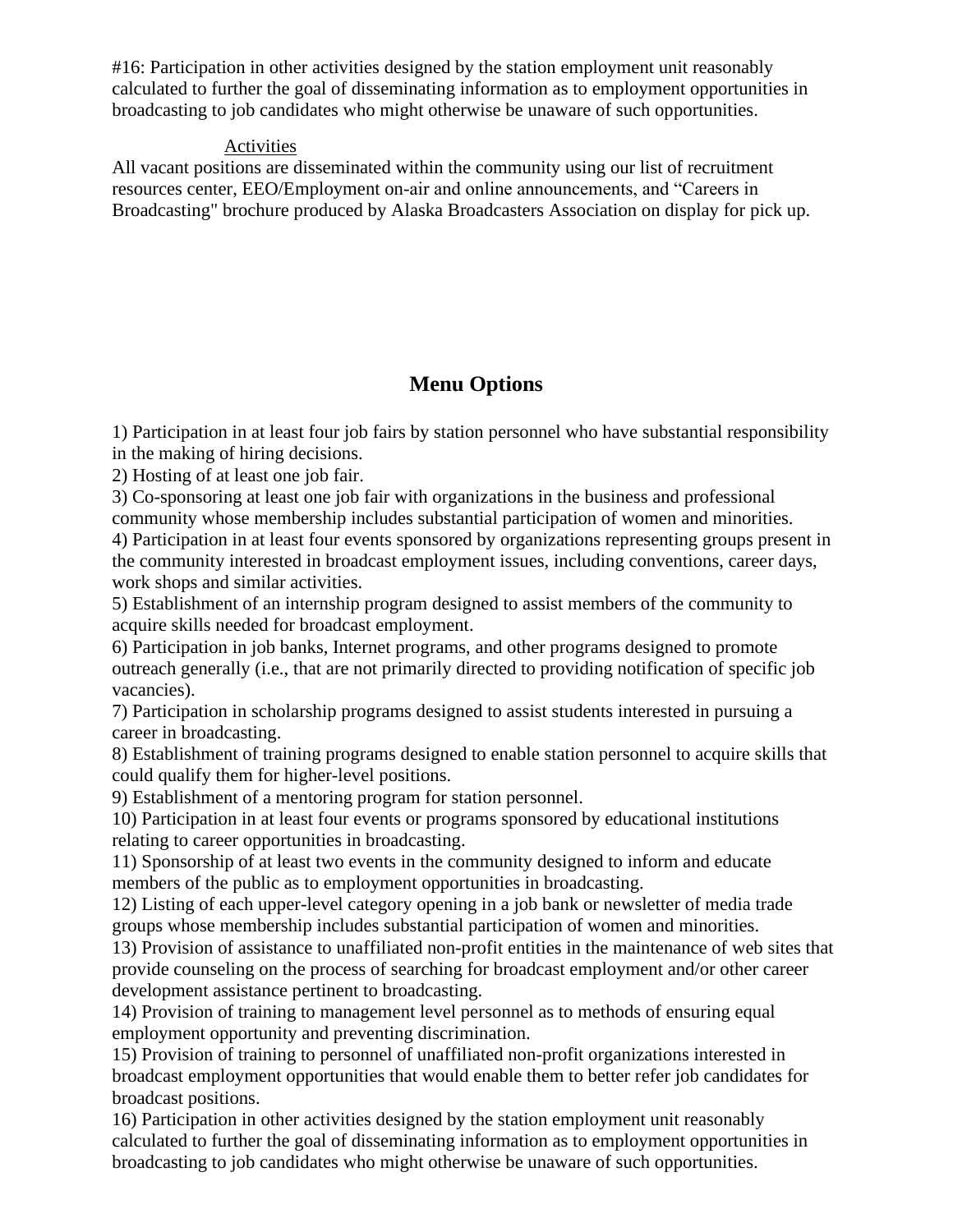# **KNOM RADIO MISSION Job Description General Manager**

| <b>Pay range: DOE</b> |                                       | Approved by:   |            |
|-----------------------|---------------------------------------|----------------|------------|
|                       | <b>Reports to:</b> Board of Directors | <b>Status:</b> | Exempt     |
|                       | <b>Supervises:</b> All employees      | Date:          | 12/06/2016 |

#### **Summary:**

The General Manager is the executive head of the KNOM Radio Mission, and shall administer or delegate all functions relative to that end. The General Manager shall receive supervision from and be directly responsible to the Board of Directors. As executive head of the organization, the General Manager shall provide supervision as required through appropriate lines of authority, to ensure a high degree of efficiency and morale in subordinate personnel, utilizing modern methods of planning, organizing, staffing, directing, reporting, budgeting, recruiting, training, and leadership.

The General Manager has the authority to appoint, promote, demote, suspend and/or dismiss members in accordance with personnel policies; applicable regulations; state statute; and federal law. The position has the authority to assign personnel to various duties in accordance with the needs of the organization.

#### **Essential Duties & Responsibilities:**

The General Manager supervises and manages operations through subordinate personnel. This job class works under the supervision of the Board of Directors, directing the personnel and work of the organization. This is a supervisory class with substantial responsibility for the exercise of independent judgment in operational decision making; personnel management; and completion of administrative duties. This position is vested with the duty and responsibility of delegation of tasks at appropriate levels.

#### **Examples of Duties:**

Preparation of comprehensive action, response, and operational plans for the organization. Plans include both expected and unforeseen events. May receive, evaluate, investigate, and recommend a course of action pertaining to external and internal complaints against subordinate personnel. May conduct and complete administrative investigations.

Review and/or prepare performance evaluations, hiring requests, transfer requests, resignations, worker's compensation, and other personnel management activities.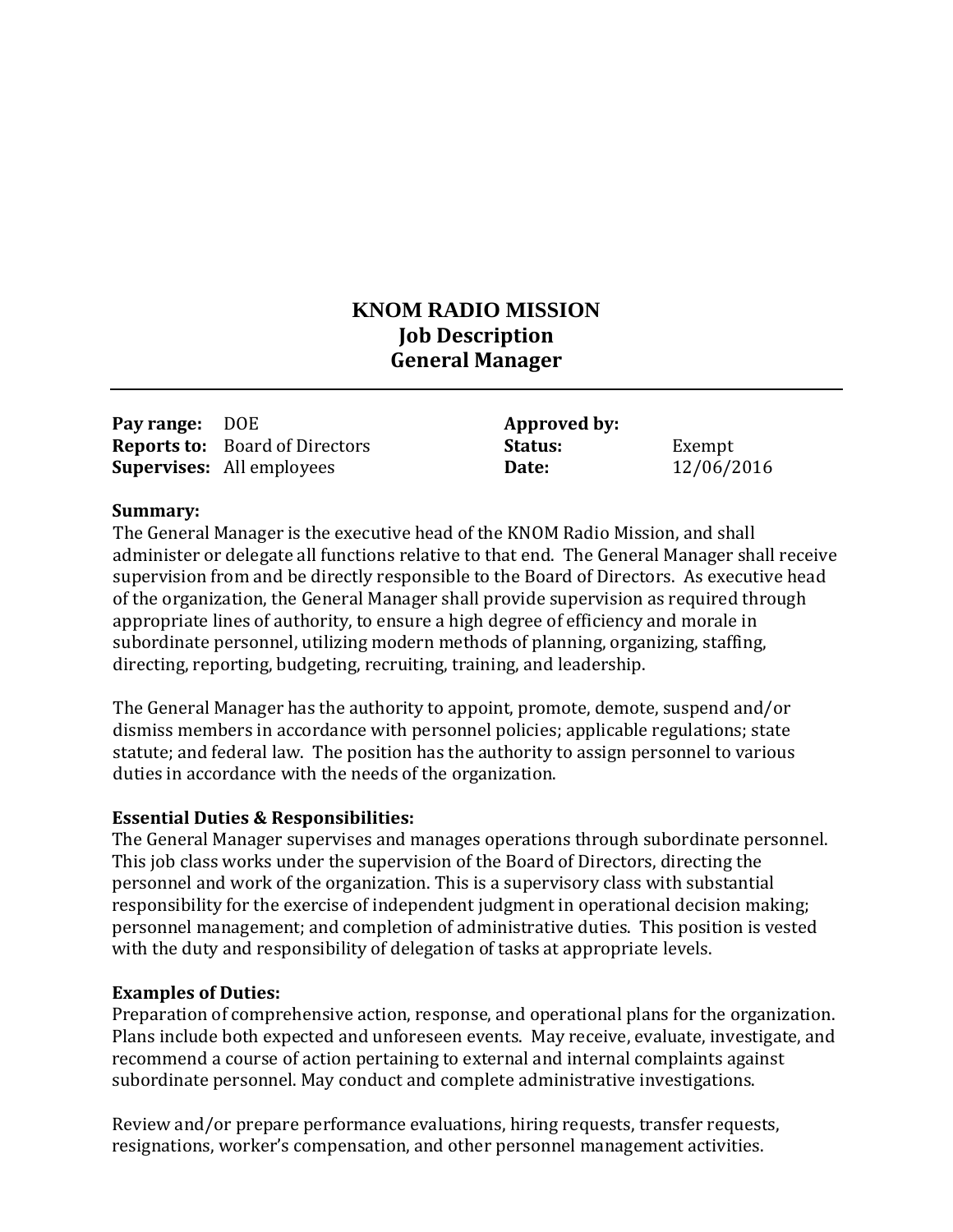Research and recommend purchase of new or improved equipment, such as recording or computer equipment.

Oversee information exchange with other organizations and agencies.

In coordination with the Manager of Business Operations, direct budgetary allocations and controlling expenditures for personnel, equipment, overtime, and travel; oversee the review and approval of invoices for services/materials; draft correspondence, policies, and procedures.

Oversee training and evaluation of personnel.

Represent the organization at meetings and serves as liaison with other agencies.

Maintain a Policies and Procedures Manual; recommend and draft changes to add, revise, or repeal sections.

Review organizational policies. Develop and implement programs for improved accuracy and efficiency.

May be assigned various functions relating to technology and special projects.

May perform a wide array of functions such as the development of sources of information; liaison with other agencies.

Is on call 24 hours per day/365 days per year in order to run the radio stations and oversee responses to technical failures or emergencies of any kind.

Keep KNOM AM & FM in technical and operational compliance with FCC regulations.

Oversee KNOM Radio Mission's EEO compliance with FCC regulations and make certain all full-time positions are documented properly.

May perform on air work, including air shifts, producing news, special events, etc., as required.

Maintain good community relations by being involved in local and regional community events. Reaches out to the community of Nome to offer support through active participation in organizations that improve the community and make Nome and Western Alaska a better place to live.

Maintain a good working relationship with the Catholic Bishop of Northern Alaska, the Pastor of Saint Joseph's Church, and donors who support the Catholic mission of the stations to inform, inspire, and educate.

# **Supervision Exercised:**

This position supervises all personnel of the organization, both paid and volunteer.

# **Qualifications and Requirements:**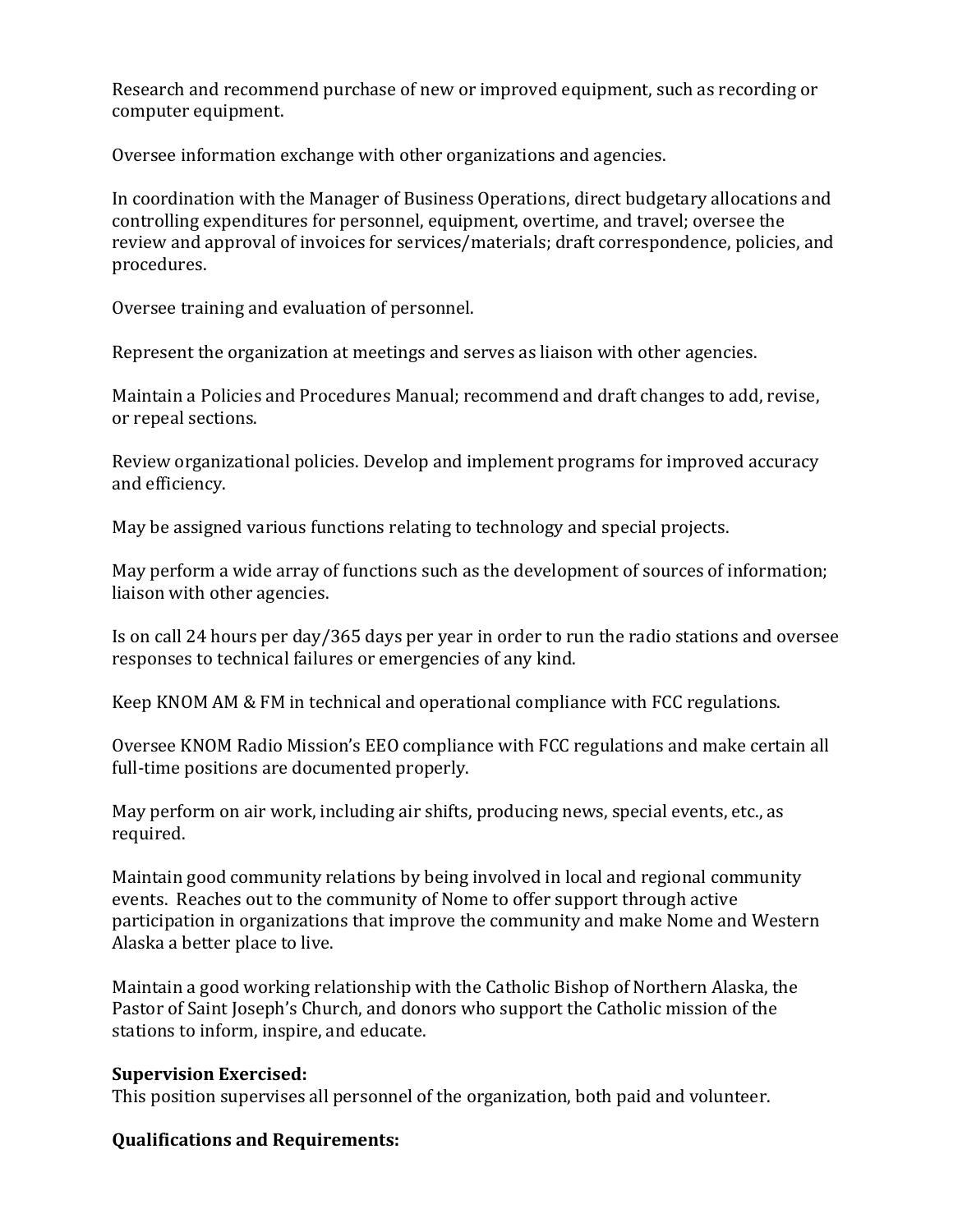To perform this job successfully, an individual must be able to perform each essential duty satisfactorily. The requirements listed below are representative of the qualifications, experience, knowledge, skill and/or ability required. Reasonable accommodations may be made to enable individuals with disabilities to perform the essential functions.

# **Minimum Qualifications:**

A Bachelor's Degree in Communications or a related field.

Five years of radio experience with at least two years of supervisory experience.

Ability to distinguish sounds.

The employee is required to have and maintain a valid State of Alaska driver's license.

# **Desired Qualifications:**

A Master's Degree in Communications or a related field.

# **Experience:**

Demonstrated progressive experience showing initiative, leadership, ability, writing, and the ability to delegate tasks/ensure completion. Must possess and have the ability to demonstrate superior organizational skills; leadership/interpersonal skills; personnel management skills; possess excellent command of the English language, grammar, composition and punctuation. Must be proficient in Microsoft Office applications and use of database systems.

# **Knowledge, Skills and Abilities:**

Superior knowledge in the application of technology including radio communications and server based programs.

Knowledge of organizational functions; the principles and techniques of organizational management.

Knowledge of the principles, practices, and current trends in radio; techniques of community development and group facilitation; and principles of supervision and training.

Considerable knowledge of the principles, practices, and methods of modern radio; and the laws and regulations that affect them.

Working knowledge of business administration including budgeting, fiscal control, personnel management, and the principles and techniques of supervision.

Ability to think conceptually, observe and interpret trends, comprehend and analyze data, identify relationships, and draw logical conclusions.

Ability to communicate effectively, both orally and in writing; to present comprehensive information to diverse audiences to foster the cooperation of individuals and agencies.

Ability to make decisions and formulate policy based on organizational rules, regulations, and laws; prepare comprehensive reports; and develop and maintain harmonious and cooperative working relationships with subordinates and others.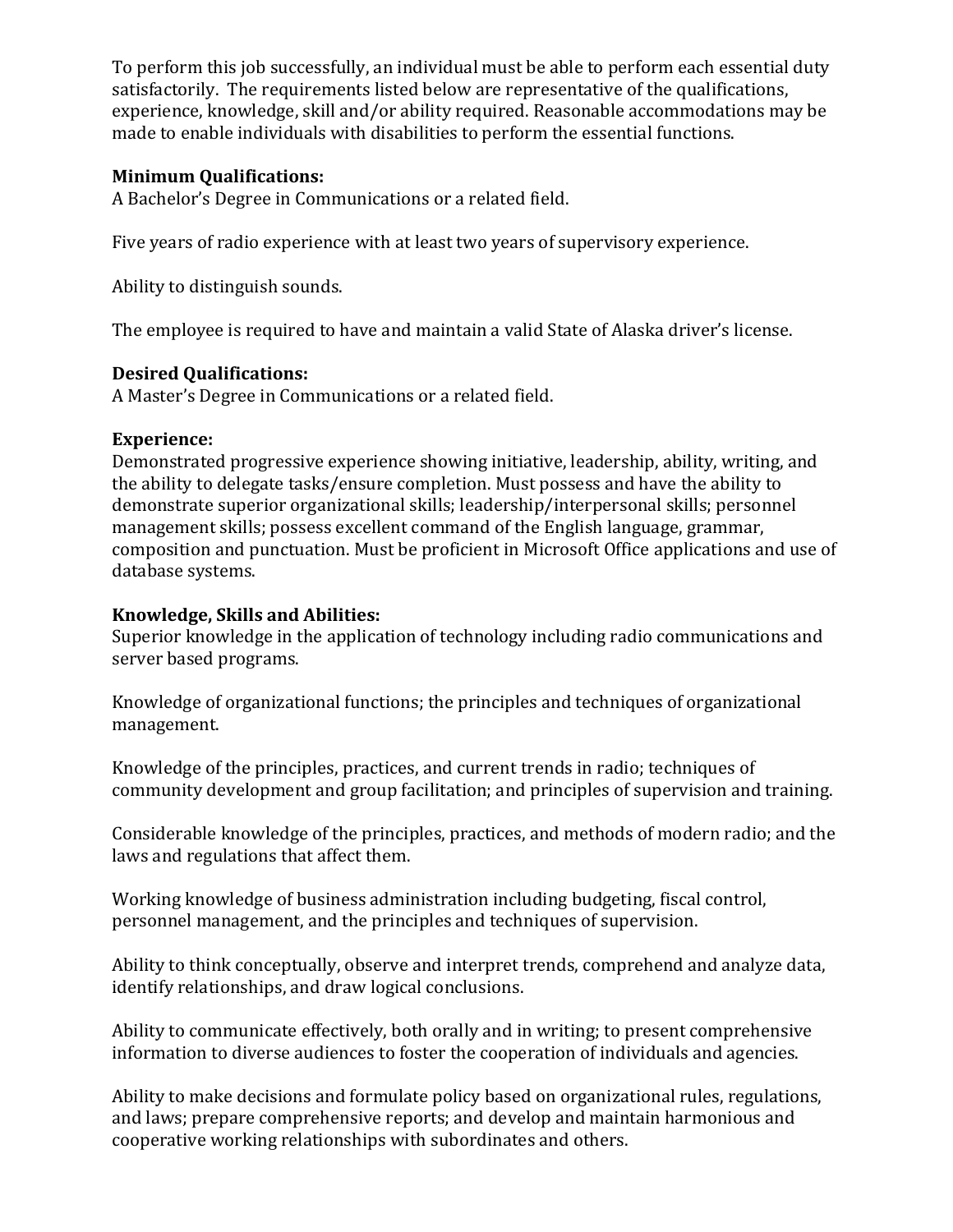Ability to coordinate effectively with varied interest groups; identify training needs and conduct training and informational sessions; settle issues, handle unusual circumstances, and make responsive decisions.

Ability to identify problems properly and quickly, analyze alternatives, make conclusions, and implement plans.

Ability to remain stable, calm, and make mature judgments under conditions of stress; be thorough and impartial; analyze situations accurately and adopt an effective course of action; and prepare and maintain accurate and complete records.

Ability to handle stressful situations; prioritize multiple tasks; and use research techniques, statistical analysis, and data collection in order to make recommendations to the Board of Directors.

Ability to perform delegated administrative assignments independently; handle with courtesy and tact a wide variety of public contact both on the telephone and in person; understand and carry out oral and written direction; and work cooperatively with others.

Ability to maintain confidentiality when necessary.

# **Language/Written Skills:**

Superior ability to speak concisely and communicate effectively; comprehend complex instructions, and construct general correspondence and memoranda; take notes at meetings and prepare reports based on the notes; to effectively present information to individuals and small groups of the public and other employees.

# **Mathematical Skills:**

Ability to add, subtract, multiply, and divide in all units of measure, using whole numbers, common fractions, and decimals; to compute rate, ratio, percent, construct/interpret graphs and charts; to employ basic statistical concepts to analyze data to produce reports.

# **Reasoning Ability:**

Ability to apply common sense understanding to carry out detailed and involved written or oral instructions. Ability to analyze situations, present alternative solutions based on available data and make recommendations for action based on analysis.

# **Physical Demands:**

The physical demands described here are representative of those that must be met by an employee to successfully perform the essential functions of this job. Reasonable accommodations may be made to enable individuals with disabilities to perform the essential functions.

While performing the duties of this job, the employee is regularly required to sit, talk and hear. The employee is frequently required to stand, walk, use hands to finger, handle or feel objects, tools or controls; reach with hands and arms; stoop, kneel, crouch or crawl; and travel up and down stairs.

The employee must occasionally lift and/or move up to 50 pounds. Specific vision abilities required by this job include close vision, distance vision, peripheral vision, depth perception, and the ability to adjust focus.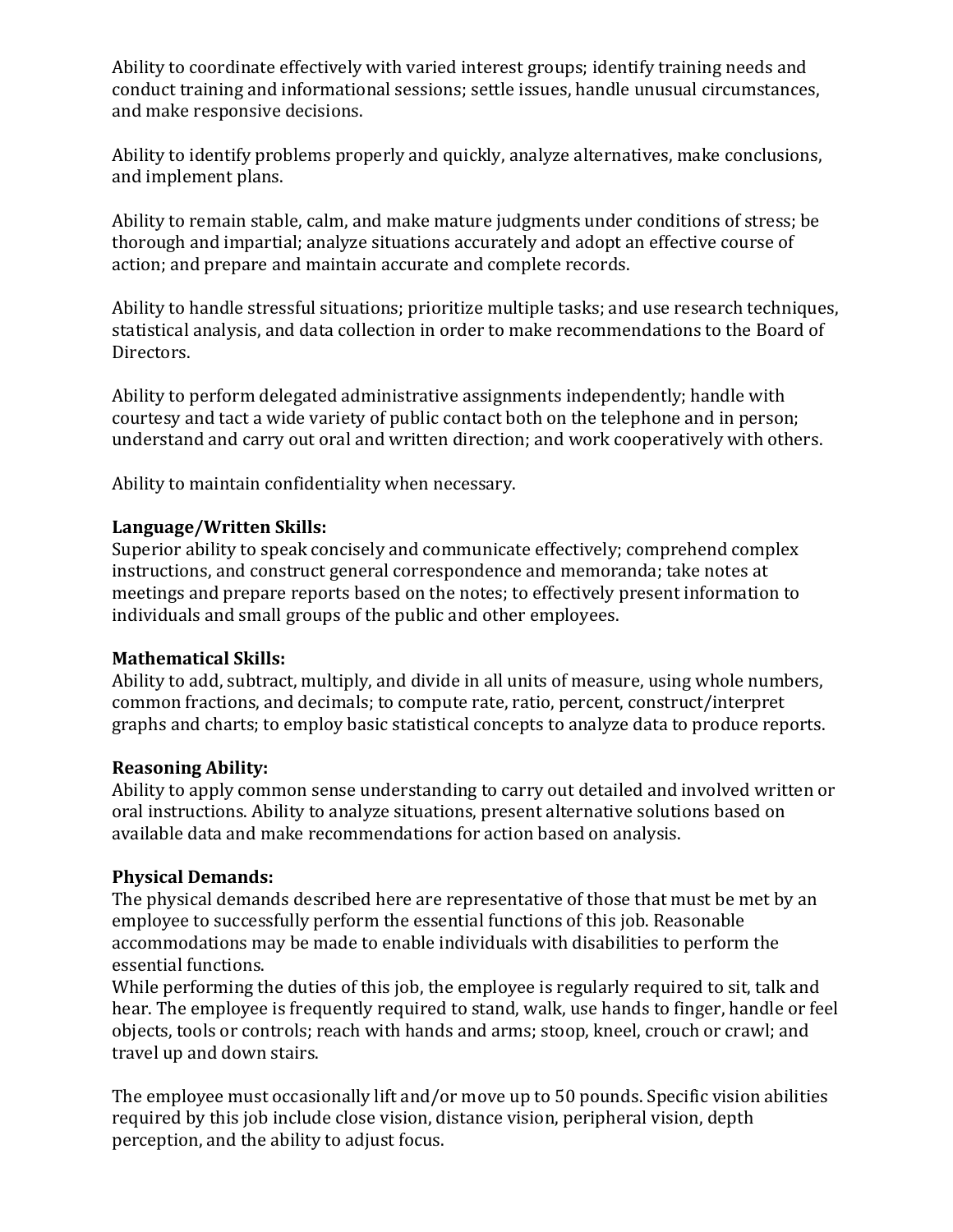# **Tools and Equipment Used:**

Personal computer including various software, general radio software and electronic equipment used to produce the on-air product of KNOM AM & FM.

# **Public Relations:**

Public relations shall be an integral part of each employee's job. Employees shall be courteous, helpful and conduct themselves in a manner which is appropriate. Employee must exercise excellent customer service and social skills.

# **Work Environment:**

The work environment characteristics described here are representative of those an employee encounters while performing the essential functions of this job. Reasonable accommodations may be made to enable individuals with disabilities to perform the essential functions.

While performing the duties of this job, the employee may work in outside weather conditions present in a northern Alaska community. The employee occasionally works near moving mechanical parts; exposed to wet and/or humid conditions, extreme cold and vibrations.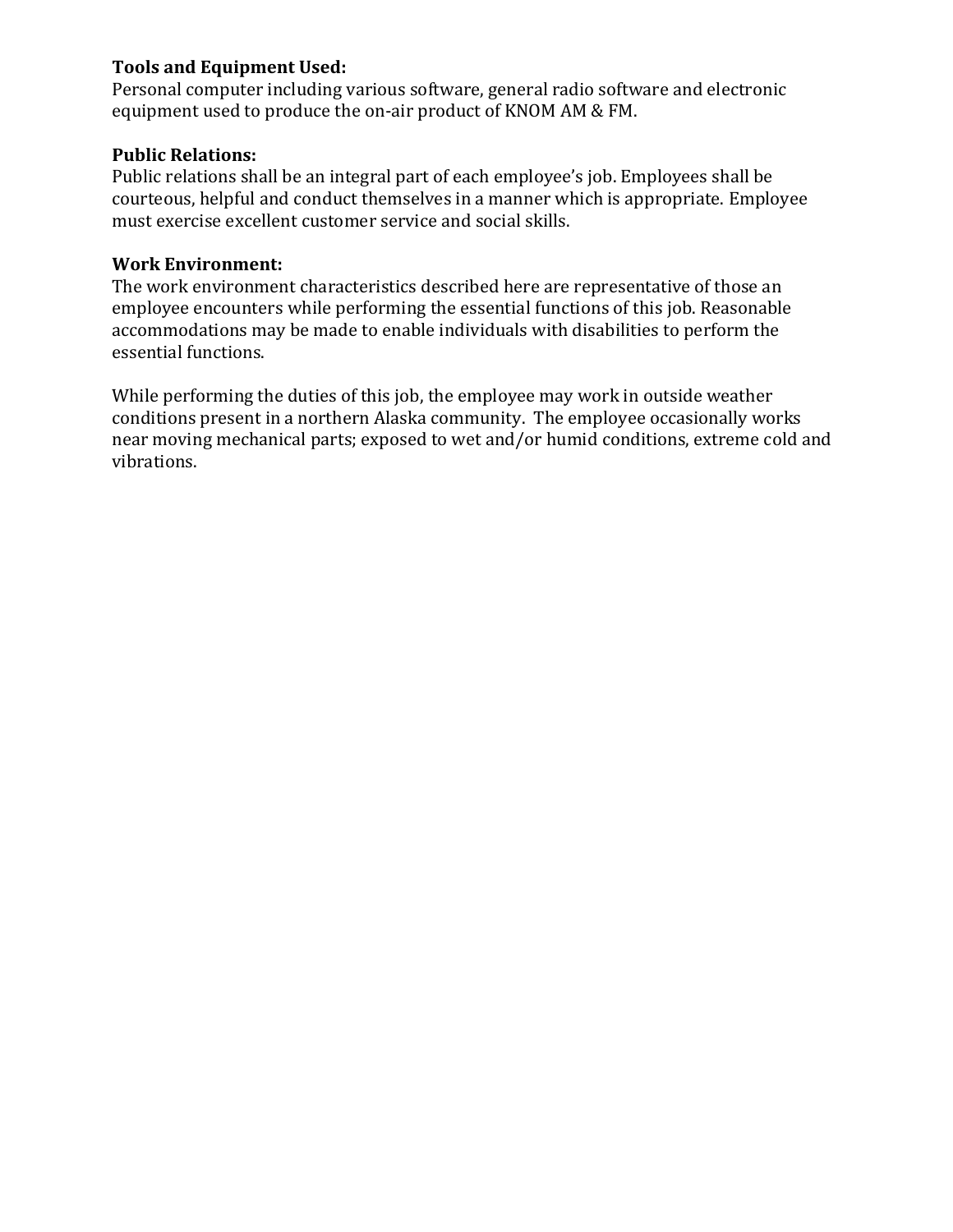# KNOM—Job Description

The News Director is responsible for all aspects of KNOM's news operations, including daily news broadcasts, online news workflow, and supervising reports. The News Director reports to the General Manager.

The KNOM News Director *works 7 a.m. to 3 p.m., but is* on call 24 hours/day, 7 days/week.

# **Job Qualifications:**

- 1. Bachelor's Degree, Masters Preferred.
- 2. Minimum 5 years successful work in professional journalism (KNOM work experience preferred, and position-related university experience may apply.)
- 3. Minimum reading level equivalent to 4th year college student.
- 4. Minimum writing skills equivalent to 4th year college student.
- 5. Working knowledge/constant review of KNOM News Procedures.
- 6. Working knowledge of broadcast news writing for on-air and AP style for web.
- 7. Working knowledge of legal responsibilities and libel/slander laws in radio broadcast news.
- 8. Working knowledge of Microsoft Windows, Apple OSX operating systems, & Microsoft Office. Knowledge of audio editing software (Adobe Audition), photo editing (Adobe Lightroom), WordPress, and social media platforms preferred.
- 9. Working knowledge of RCS Zetta digital audio for radio production & broadcast.
- 10. Knowledge of field newsgathering equipment, including Marantz audio recorders, microphones, and Canon DSLR camera.
- 11. Demonstrated ability to deliver both radio broadcast and web content for KNOM.org
- 12. Operations responsibilities in coordination with the General Manager and Program Director
- 13. Demonstrated ability to supervise.
- 14. Demonstrated ability to work well with others.

# **Duties and Responsibilities:** The News Director shall:

- 1. Organize/Supervise KNOM news department. Assist KNOM operations management.
- 2. Ensure that KNOM's news is timely, accurate and unbiased.
- 3. Directly communicate with the public and listeners, adhering to KNOM News Policy and Procedures.
- 4. Supervise and train KNOM News staff and general station staff involved in related programming.
	- 5. Coordinate coverage of meetings and events, both planned and unexpected.
	- 6. Coordinate and write news and anchor newscasts, together with other news staff,

producing hourly newscasts as scheduled by the General Manager.

- 7. Coordinate weekly and special features and call-in programs.
- 8. Coordinate and confer on all KNOM staff village travel.
- 9. Coordinate live coverage of special events, such as the Iditarod, Kuskokwim 300, Iron Dog, Alaska Federation of Natives Convention, local and state elections, etc.
	- 10. Serve on the KNOM volunteer recruitment committee and interview candidates,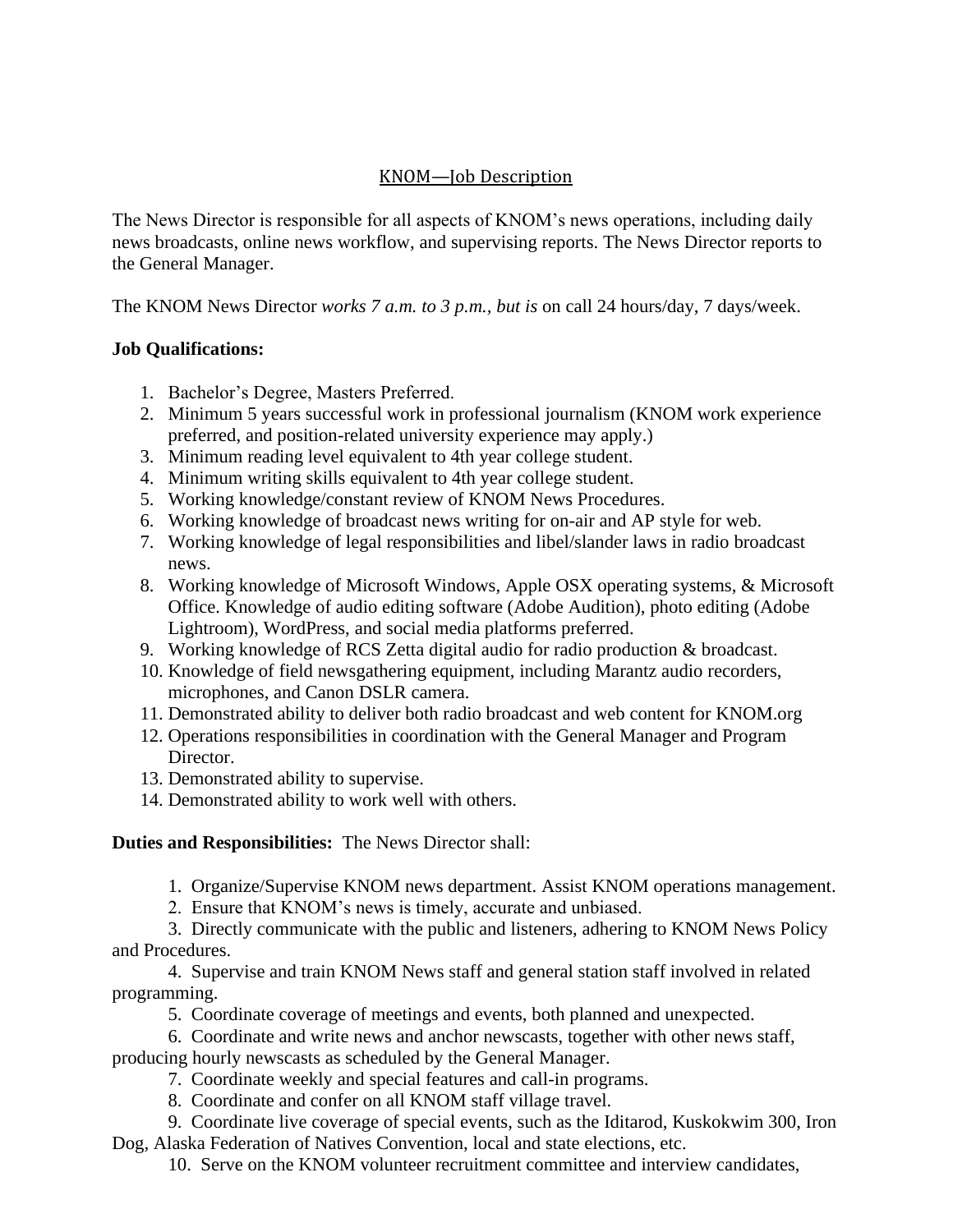attend recruitment fairs, etc., as agreed by the committee.

11. Represent KNOM at professional news conferences and conventions.

12. Oversee and participate in live radio talk shows with station volunteers and in cooperation with the Outreach Director.

13. Other duties that may arise.

|                                                                                                                                  | <b>KNOM Application for Employment</b><br>return to: KNOM General Manager, KNOM, PO Box 988, Nome, AK 99762 |        |      |
|----------------------------------------------------------------------------------------------------------------------------------|-------------------------------------------------------------------------------------------------------------|--------|------|
| 1. Name: 1. 2008. 2008. 2010. 2010. 2010. 2010. 2010. 2010. 2010. 2010. 2010. 2010. 2010. 2010. 2010. 2010. 20                   |                                                                                                             |        |      |
| <b>First</b>                                                                                                                     |                                                                                                             | Middle | Last |
|                                                                                                                                  |                                                                                                             |        |      |
| 3. Home Phone <u>( ) cell</u> Phone <u>( )</u>                                                                                   |                                                                                                             |        |      |
|                                                                                                                                  |                                                                                                             |        |      |
| 5. Are you over 21 years of age? Yes/No______ 6. Are you authorized to work in the U.S. on<br>an unrestricted basis? Yes/No____. |                                                                                                             |        |      |
| 7. Beginning with most recent, list all postsecondary schools attended                                                           |                                                                                                             |        |      |
| Name of School City/State Major/Minor Dates Begin/End Degree/Date                                                                |                                                                                                             |        |      |
|                                                                                                                                  |                                                                                                             |        |      |
| 8. Please attach a resume of your professional work experience (include supervisor names                                         |                                                                                                             |        |      |

and phone numbers).

9. On a separate sheet, please list three to five references who know you well, who are in a position to judge your motivation and employment record, such as teachers, pastors, supervisors, and employers. Do not include relatives. Please provide complete addresses and telephone numbers, plus hours when these references may be most likely to be available by telephone and email.

10. How did you hear about this open staff position \_\_\_\_\_\_\_\_\_\_\_\_\_\_\_\_\_\_\_\_\_\_\_\_\_\_\_\_\_\_\_\_\_\_\_\_\_\_\_\_\_\_\_\_ .

- 11. If you are hired by KNOM, on what date would you be able to begin work
- 12. In 50 words or less, what does KNOM mean to you?

\_\_\_\_\_\_\_\_\_\_\_\_\_\_\_\_\_\_\_\_\_\_\_\_\_\_\_\_\_\_\_\_\_\_\_\_\_\_\_\_\_\_\_\_\_\_\_\_\_\_\_\_\_\_\_\_\_\_\_\_\_\_\_\_\_\_\_\_\_\_\_\_\_\_\_\_\_\_\_\_\_\_\_\_\_\_\_\_\_\_\_\_\_\_\_\_\_\_\_\_\_\_\_\_\_ \_\_\_\_\_\_\_\_\_\_\_\_\_\_\_\_\_\_\_\_\_\_\_\_\_\_\_\_\_\_\_\_\_\_\_\_\_\_\_\_\_\_\_\_\_\_\_\_\_\_\_\_\_\_\_\_\_\_\_\_\_\_\_\_\_\_\_\_\_\_\_\_\_\_\_\_\_\_\_\_\_\_\_\_\_\_\_\_\_\_\_\_\_\_\_\_\_\_\_\_\_\_\_\_\_

By means of this application, I hereby give KNOM permission to contact the employers and references I have provided. I understand that all information developed during these contacts will remain confidential. I affirm that I am legally eligible for employment in the USA. If accepted, I agree to comply with established policies and procedures as a condition of continued employment. I understand that if accepted, I will be working in a public manner for a mission of the Catholic Church. As such, any use of illegal drugs, or any behavior injurious to the reputation of the Catholic Church may warrant my immediate termination. I understand that violation of the sexual abuse/sexual harassment policies may also warrant my termination. I understand that prior to my acceptance, I will be given the opportunity to review these policies and must affirm in writing that I have done so. If I am accepted, I hereby agree to a criminal background check, and to submit to random drug testing.